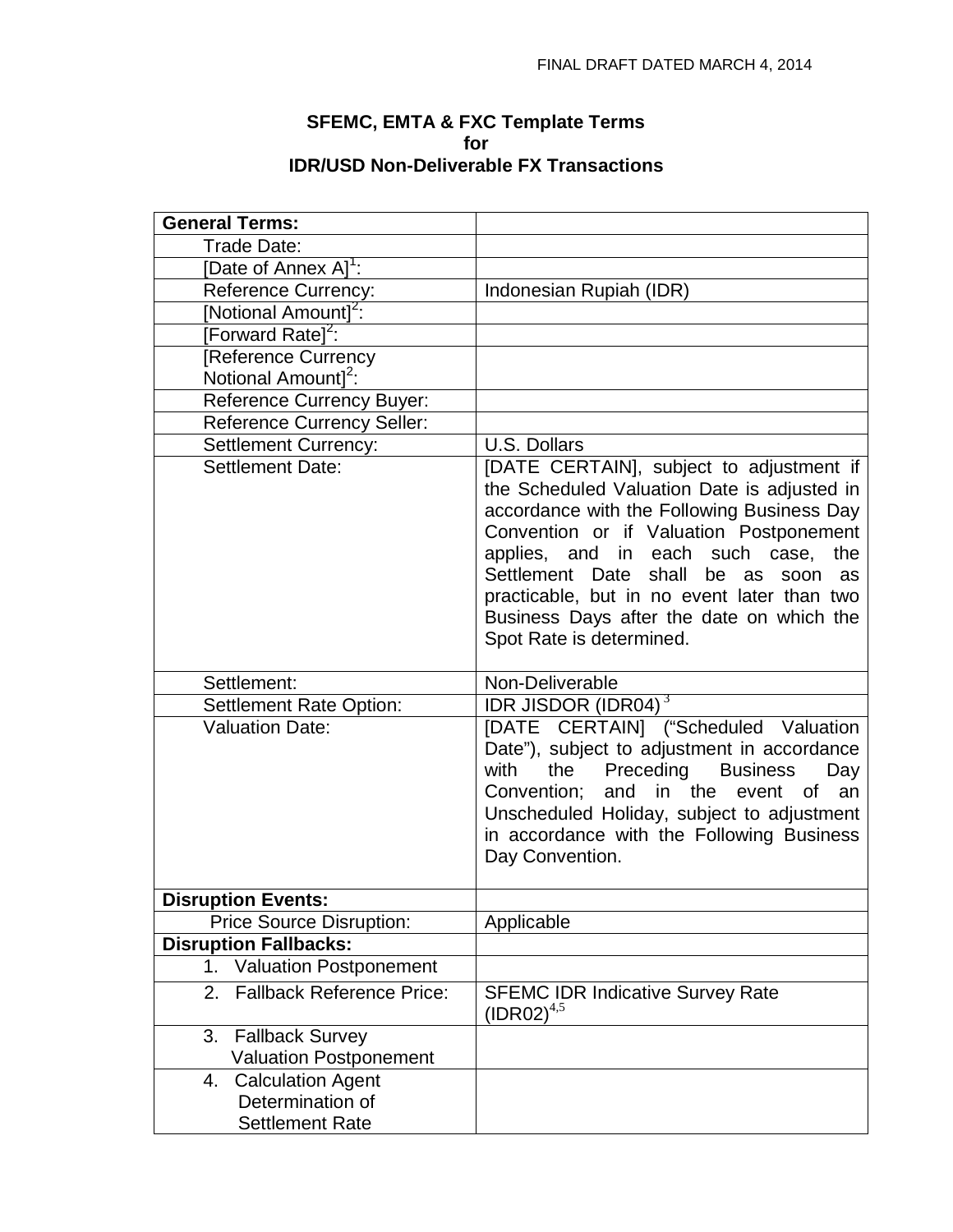| <b>Other Terms:</b>                                      |                                                                                                                                                                                                                                                                                                                                                                                                                                                                                                                                                                                                                                                                                                                                      |
|----------------------------------------------------------|--------------------------------------------------------------------------------------------------------------------------------------------------------------------------------------------------------------------------------------------------------------------------------------------------------------------------------------------------------------------------------------------------------------------------------------------------------------------------------------------------------------------------------------------------------------------------------------------------------------------------------------------------------------------------------------------------------------------------------------|
| "Unscheduled Holiday":                                   | "Unscheduled Holiday" means that a day is<br>not a Business Day and the market was not<br>aware of such fact (by means of a public<br>announcement or by reference to other<br>publicly available information) until a time later<br>than 9:00 a.m. local time in the Principal<br>Financial Center(s) of the Reference Currency<br>two Business Days prior to the Scheduled<br><b>Valuation Date.</b>                                                                                                                                                                                                                                                                                                                               |
| "Deferral Period" for<br><b>Unscheduled Holiday:</b>     | In the event the Scheduled Valuation Date<br>becomes subject to the Following Business<br>Day Convention, and if the Valuation Date<br>has not occurred on or before the 14 <sup>th</sup><br>consecutive<br>day after<br>the Scheduled<br>Valuation Date (any such period being a<br>"Deferral Period"), then the next day after the<br>Deferral Period that would have been a<br>Business Day but for the Unscheduled<br>Holiday, shall be deemed to be the Valuation<br>Date.                                                                                                                                                                                                                                                      |
| "Valuation Postponement"<br>for Price Source Disruption: | "Valuation Postponement"<br>means,<br>for<br>purposes of obtaining a Settlement Rate, that<br>the Spot Rate will be determined on the<br>Business Day first succeeding the day on<br>which the Price Source Disruption ceases to<br>exist, unless the Price Source Disruption<br>continues to exist (measured from the date<br>that, but for the occurrence of the Price<br>Source Disruption, would have been the<br>Valuation Date) for a consecutive number of<br>calendar days equal to the Maximum Days of<br>Postponement. In such event, the Spot Rate<br>will be determined on the next Business Day<br>after the Maximum Days of Postponement in<br>accordance<br>with<br>the<br>next<br>applicable<br>Disruption Fallback. |
| "Fallback Survey Valuation<br>Postponement":             | "Fallback Survey Valuation Postponement"<br>means that, in the event that the Fallback<br>Reference Price is not available on or before<br>the 3 <sup>rd</sup> Business Day (or day that would have<br>been a Business Day but for an Unscheduled<br>Holiday) succeeding the end of either (i)                                                                                                                                                                                                                                                                                                                                                                                                                                       |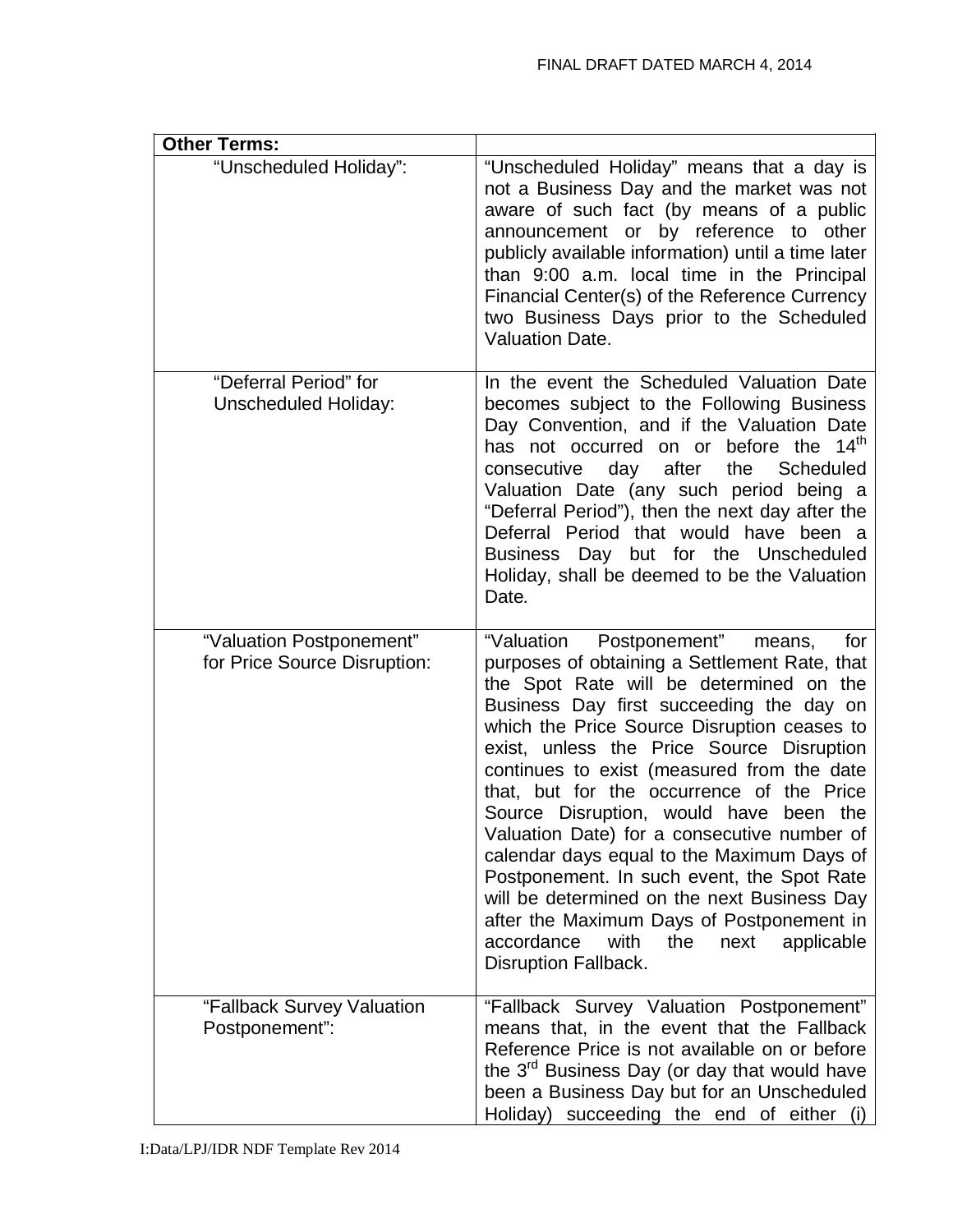|                                                               | Valuation Postponement for Price Source<br>Deferral Period<br>Disruption,<br>(ii)<br>for<br>Unscheduled Holiday, or (iii) Cumulative<br>Events, then the Settlement Rate will be<br>determined in accordance with the next<br>applicable Disruption Fallback on such day.<br>For the avoidance of doubt, Cumulative<br>Events, if applicable, does not preclude<br>postponement of valuation in accordance with<br>this provision.                                                                                                                                                                                                                                                                                                                                                                                                                                                                                                                                                                         |
|---------------------------------------------------------------|------------------------------------------------------------------------------------------------------------------------------------------------------------------------------------------------------------------------------------------------------------------------------------------------------------------------------------------------------------------------------------------------------------------------------------------------------------------------------------------------------------------------------------------------------------------------------------------------------------------------------------------------------------------------------------------------------------------------------------------------------------------------------------------------------------------------------------------------------------------------------------------------------------------------------------------------------------------------------------------------------------|
| <b>Cumulative Events:</b>                                     | Except as provided below, in no event shall<br>the total number of consecutive calendar days<br>during which either (i) valuation is deferred<br>due to an Unscheduled Holiday, or (ii) a<br>Valuation Postponement shall occur (or any<br>combination of (i) and (ii)), exceed<br>14<br>consecutive calendar days in the aggregate.<br>Accordingly, (x) if, upon the lapse of any such<br>14 day period, an Unscheduled Holiday shall<br>have occurred or be continuing on the day<br>following such period that otherwise would<br>have been a Business Day, then such day<br>shall be deemed to be a Valuation Date, and<br>(y) if, upon the lapse of any such 14 day<br>period, a Price Source Disruption shall have<br>occurred or be continuing on the day following<br>such period on which the Spot Rate otherwise<br>then<br>would<br>be<br>determined,<br>Valuation<br>Postponement shall not apply and the Spot<br>Rate shall be determined in accordance with<br>the next Disruption Fallback. |
| Maximum Days of<br>Postponement:                              | 14 calendar days                                                                                                                                                                                                                                                                                                                                                                                                                                                                                                                                                                                                                                                                                                                                                                                                                                                                                                                                                                                           |
| <b>Relevant City for Business Day</b><br>for Valuation Date:  | Jakarta                                                                                                                                                                                                                                                                                                                                                                                                                                                                                                                                                                                                                                                                                                                                                                                                                                                                                                                                                                                                    |
| <b>Relevant City for Business Day</b><br>for Settlement Date: | <b>New York</b>                                                                                                                                                                                                                                                                                                                                                                                                                                                                                                                                                                                                                                                                                                                                                                                                                                                                                                                                                                                            |
| Calculation Agent: <sup>6</sup>                               |                                                                                                                                                                                                                                                                                                                                                                                                                                                                                                                                                                                                                                                                                                                                                                                                                                                                                                                                                                                                            |